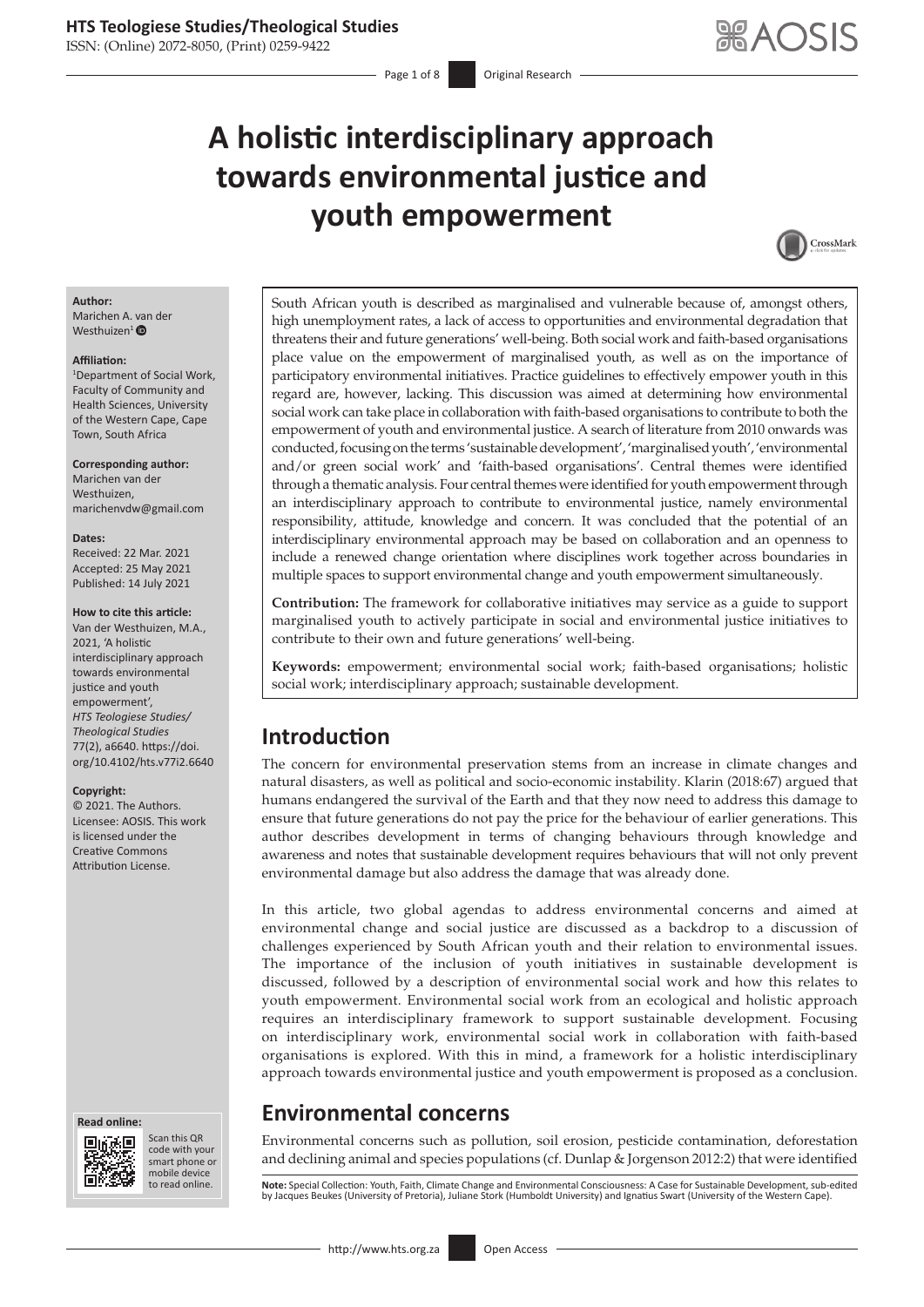in the 1970s are still existing, whilst new political, economic, social and technological advances in the 21st century add to these concerns. This calls for new strategies to address environmental concerns through sustainable development initiatives (Valavanidis 2019:1).

Often, environmental interventions are viewed as a concern of the natural sciences. However, the social sciences can and should play an important role to ensure a change in orientation amongst members of society with the aim to not only create awareness of the need for environmental preservation but also to develop knowledge and skills to ensure that they become active role players in environmental interventions. Rocha (2018:4) related this to the right to a healthy environment, whilst Lucas-Darby (2011:114) postulated that all citizens have a fundamental right *and* responsibility to protect the environment from harmful human activities. Vorster (2012:1) discussed human rights from a theological perspective and asserted that it has to do with the right to self-determination through choice. To further explore what these rights, choices and responsibilities would entail, two global agendas aimed at sustainable development, including environmental sustainability, are discussed in the following section.

#### **Global agendas to address environmental concerns**

Lombard (2015:486) asserted that both the Global Agenda for Social Work and Social Development (2012), hereafter referred to as the Global Agenda, and the United Nation's Agenda for Sustainable Development, referred to as the 2030 Agenda (United Nations 2015), responded to the need for environmental interventions, and both these agendas support the notion that sustainable development for the benefit of humanity requires crucial protection of the planet.

The emphasis on the inclusion of the environment in which people live in social work practice is emphasised in the Global Agenda (2012). Tasse (2014:283) asserted that this agenda calls for spaces where the profession and other disciplines, such as faith-based organisations in the case of this discussion, can debate on what is needed for sustainable development to take place. This, then, places an emphasis on interdisciplinary environmental work. Similarly, the 2030 Agenda (United Nations 2015:3) acknowledges a need for a people-centred plan of action to, amongst others, find ways to address those aspects that threaten humanity and the planet.

Lombard (2015:483) compared these two agendas and noted that both documents call for equality, tolerance and inclusion to ensure that the needs of vulnerable people can be met. In this article, the inclusion of vulnerable and marginalised youth in environmental issues is argued as an important part of social and environmental justice. It is argued that equality may be hampered by external constraints, such as a lack of access to resources or a threat to the sustainability of natural resources needed for human well-being. The empowerment of vulnerable and marginalised youth to become active participants in sustainable development initiatives supports the inclusion of the principles mentioned by Lombard (2015:483). Similarly, Dominelli (2014:338) draws a link between environmental degradation and the reinforcement of structural inequalities. This, then, requires a critical reflection on what is needed to create sustainable development to ensure a healthy environment in which people's needs can be met through practices of inclusion and equality. In support of this stance, Tasse (2014:283) argued for radical social change where the social service professions work together to challenge structures that threaten human well-being and the protection of the planet and to empower individuals and communities to find ways to contribute to sustainable development.

Aligned with the United Nations' 2030 Agenda for Sustainable Development and in order to promote environmental and community sustainability, the Global Agenda for Social Work and Social Development (Lombard 2015:486) identified goals 12–15 for sustainable environmental development, focusing on sustainable consumption and production patterns (Goal 12), action to combat climate change and its impacts (Goal 13), conservation of resources (Goal 14) and the promotion of sustainable use of ecosystems (Goal 15). The next subsection will further explore what would be needed for sustainable development to take place.

#### **Towards sustainable development**

Sustainable development has to do with how the future is seen in terms of what will be needed to ensure human and environmental well-being and what actions are needed to ensure this (Rocha 2018:3). The depletion of natural resources, environmental degradation and climate change challenge the quest for sustainable development (United Nations 2015). Whilst this has already an effect on human well-being, future generations will be even more exposed to the consequences of irresponsible attitudes and behaviours towards nature. This, then, calls for a critical exploration of how different disciplines can support and empower individuals, groups and communities to actively engage with environmental issues.

Valavanidis (2019:5) identified the protection of natural resources, biodiversity, sustainability and human health as top priorities for sustainable development initiatives. This author raises the concern that continued unsustainable economic growth leads to inevitable exhaustion of natural resources (Valavanidis 2019:12). Allen and Clouth (2012:15) referred to a green economy as a form of sustainable development that addresses social issues such as poverty and equity. With the focus on the conservation of natural resources and minimising pollution and production practices that do not harm the environment, the authors advise that green economy practices can contribute to sustainable development. Youths have an opportunity here to become active pioneers in the development of emerging renewable energy technologies through awareness raising and skills development initiatives. Sustainable development therefore does not only rely on the production of scientific evidence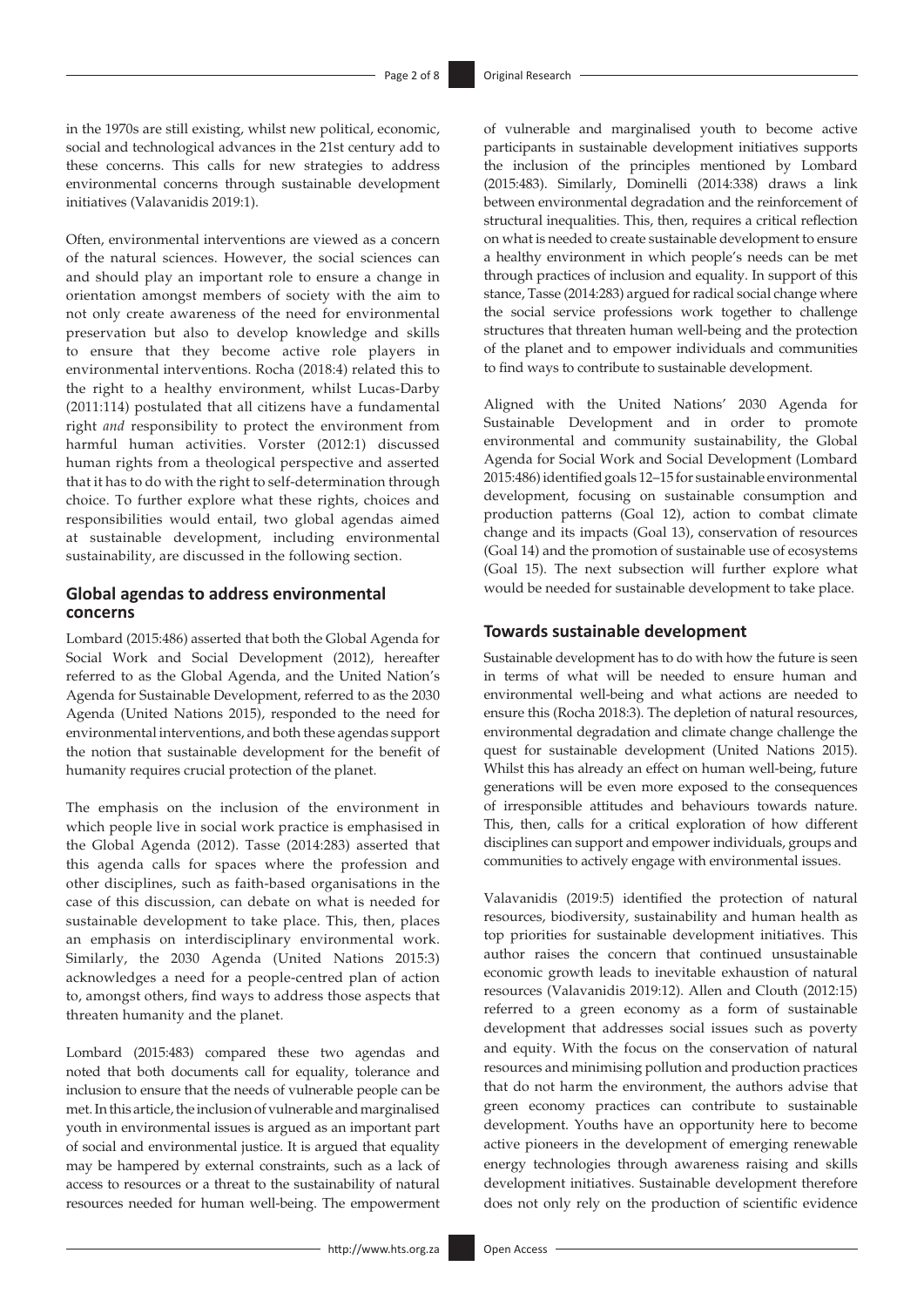and political and economic responses but also on society to become aware of the need for sustainable development, to obtain knowledge about how they can contribute and respond to practices that endanger sustainable development.

Environmental and social change is required for sustainable development to take place. In this way, a link between environmental and social justice and sustainable development is drawn. Practices towards environmental and social change are to protect natural resources and to develop strategies to ensure an equal distribution of the Earth's resources whilst also ensuring that resources are not depleted. In this article, the empowerment of vulnerable and marginalised youth as social justice will be linked to environmental justice where they are empowered to become change agents to support sustainable development. To empower vulnerable and marginalised youth, one has to understand his or her plight.

# **The plight of marginalised and vulnerable youth**

Globally, youth aged 19–34 years (World Health Organization [WHO] 2020) are viewed as at risk for being marginalised and vulnerable (Columbia Global Policy Initiative 2014:6). This is particularly true for South African youth (Department of Social Development 2013:30). Beukes and Van der Westhuizen (2018:2–3) mentioned three contributing factors to the vulnerability of South African youth as poverty, unemployment and exclusion. Further factors contributing to the marginalisation of South African youth include a lack of or inadequate skills development opportunities, high drop-out rates in schools and institutions of higher education, exposure to substance abuse, crime and violence and a general lack of inclusion in decision making that empowers them to engage with their own futures. The empowerment of youth has the potential to combat marginalisation and can lead to sustainable development in that they are being acknowledged as partners in social and economic change and development (National Youth Policy 2015:10–15). This article argues for the inclusion of vulnerable and marginalised groups in environmental initiatives. As a starting point, one has to consider youth's current responses to environmental issues.

#### **Youth responding to environmental concerns**

In 2018, a young Swedish activist, Greta Thurnberg, initiated the ♯FridaysForFuture movement whereby youth protest every Friday against a lack of political and economic responses to environmental concerns by school striking. This movement also reached South Africa during 2019, when South African youth joined the FridaysForFuture South Africa movement, protesting against South Africa's stance on energy production. On 29 November 2019, they asked for a moratorium on new coal, gas, oil and mining licences, 100% renewable energy by 2030, a green new deal for South Africa and climate adaptation as a focus in educational practices in schools (Fridays for Future South Africa 2019). This points to South African youth becoming responsive to global initiatives. This article explores how youth can be

empowered not only to voice concerns but also to become active participants in finding solutions for a green future.

### **Key aspects to include in youth empowerment through environmental initiatives**

Working with youth towards environmental awareness and sustainable development requires an ecocentric focus, a change orientation, the inclusion of a variety of stakeholders who can support interventions and the development of knowledge and skills of what is needed for youth in a specific context to become active in preserving the planet whilst engaging in their own development (Ramsay & Boddy 2016:13). Janmaimool and Chudech (2020:3) asserted that the catastrophic environmental events and the impact thereof on human well-being and natural ecosystems can be used as a motivation to raise environmental awareness and concern amongst youth to develop a greater individual sense of environmental responsibility. This, then, may lead to active engagement with and participation in sustainable development initiatives that will contribute to the development of their own potential and the protection of natural resources for future generations. In this way, they can potentially experience social justice and contribute to both environmental and social justice. This viewpoint is supported by Borst, Mason and Shires (2017:28) who argued for youth employment initiatives that are combined with environmental initiatives. Such initiatives are aimed at creating opportunities to encourage awareness and ownership of actions to preserve the planet, provide them with skills to become self-reliant and in this way contribute to sustainable development towards the well-being of youth and the planet.

The National Youth Policy (2015:8–10) emphasised the need to support youth to develop their strengths and potential to be able to contribute to their own development, as well as that of the country. Through participation in environmental projects, youth could be empowered to become aware of the importance of the Earth as a primary resource for the future, develop skills to address unemployment, contribute to a green economy, critically engage with social and environmental injustices and engage with moral and spiritual developments that are in line with Ubuntu. Ubuntu, in the South African context, has to do with humanity towards others (Mboti 2015:126). Through participation in environmental initiatives, youth can practice Ubuntu to preserve the planet and its resources for the future generations. Social work that aims to encourage youth participation and empowerment and that focuses on a holistic interdisciplinary approach towards environmental justice will be presented in the following section.

### **Environmental social work**

Rocha (2018:2) asked the following two questions: How does social work respond to the social and environmental realities of communities that require actions towards sustainable development? How can social work contribute to the stimulation of actions to mobilise and empower communities through socio-environmental practices? These two questions emphasise that responses should emanate in actions.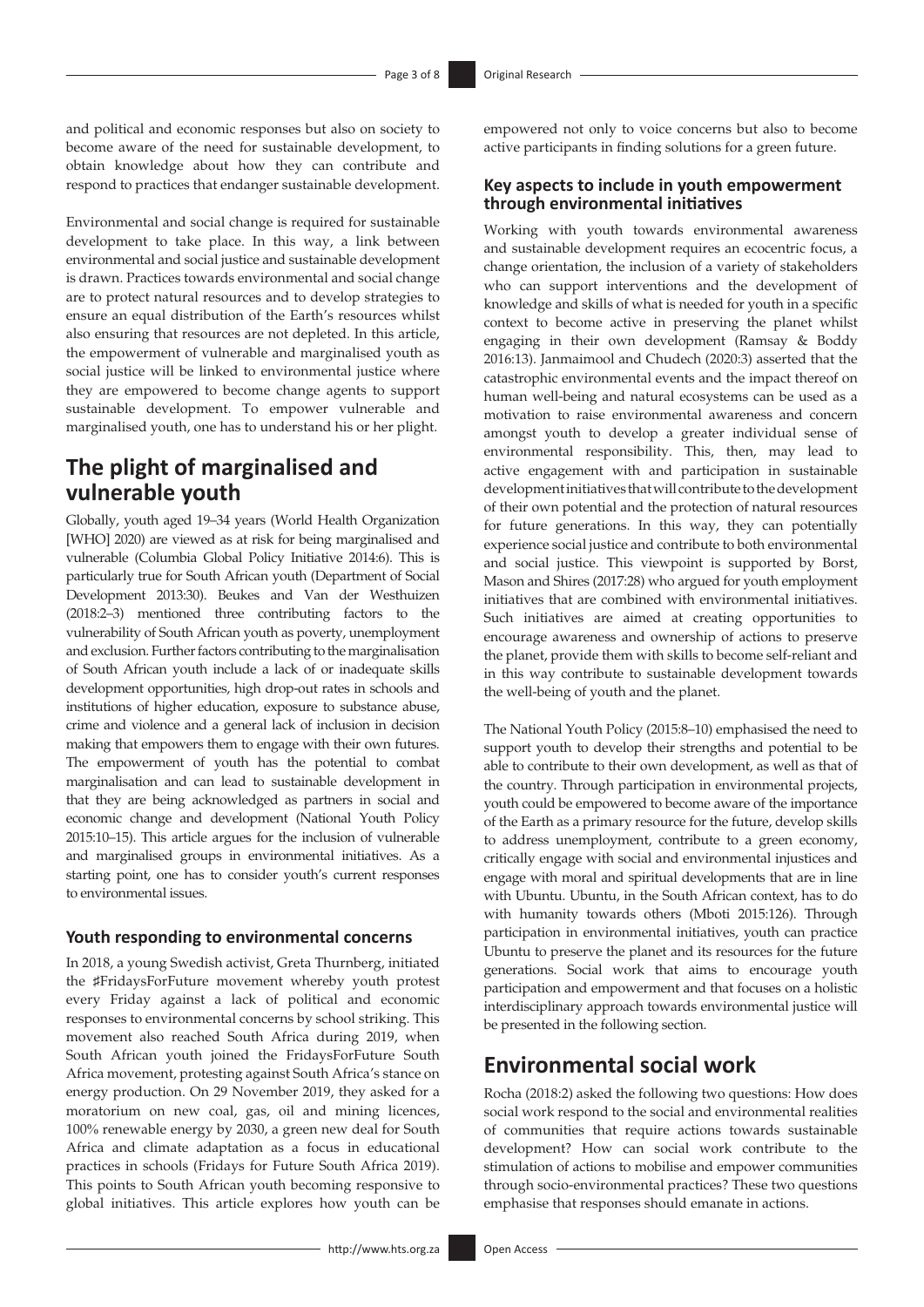#### **Social work's response to the environment**

Ramsay and Boddy (2016:1) discussed the inclusion of environmental issues that threaten the Earth and humankind in social work and note that this is referred to as green, ecological or environmental social work; all acknowledging the link between environmental work and sustainable development. For the purpose of this article, the term environmental social work will be used. Dominelli and Ku's (2017:11) description of social work practices that focus on the environment guided this discussion. According to these authors, it is a holistic approach that focuses on relationships between people, between people and nature and between people and change agents within communities. These relationships should lead to the right to choose and the empowerment to be a change agent (cf. Vorster 2012:1).

It also includes addressing structural inequalities that lead to unequal distribution of resources. Whilst environmental social work will include working with individuals, groups and communities towards change in the relationships between people and the environment, it also requires an activist approach to address socio-political and economic forces that lead to environmental degradation (Dominelli & Ku 2017:11). Figure 1 illustrates environmental social work from a holistic ecological approach in terms of the different layers in which individuals function.

Environmental social work with youth, according to the above framework, will focus on the development of attitudes, knowledge and skills that relate to environmental issues in their communities and include relationships that can contribute to empowerment and sustainable development. This requires the inclusion of stakeholders related to youth work and environmental issues to support an interdisciplinary holistic ecological approach.

### **An interdisciplinary holistic ecological approach to sustainable development**

Dominelli (2014:339) argued that if one is concerned about social injustice, it should also include a concern about environmental injustice. As an example, social injustice leads to, amongst others, industrial waste being dumped on poor



*Source*: Adapted from Scott, V. & Wolfe, S.M., 2015, *Community psychology foundations for practice,* Sage, Thousand Oaks, CA.

**FIGURE 1:** Environmental social work.

communities, which in turn affects food production and physical health. As such, Ungar (2002:481) introduced environmental justice as a principle. Dominelli (2014:339) distinguished between environmental injustice and justice. The author refers to environmental injustice as unequal distribution of the Earth's resources to meet human needs that include a failure to ensure social justice in human well-being as well as the preservation of the planet. Environmental justice has to do with organising and mobilising communities to protect the Earth and to ensure that resources are used wisely and equitably. Drawing a link between environmental and social injustices, Jones (2009:19) asserted that environmental work is more than just recycling. In addition to not throwing things away that are not needed or wanted, it also has to do with reclaiming those communities that are forgotten. Collaborative interdisciplinary empowerment strategies can contribute to members of a community taking ownership of their environment and choosing to become change agents and in this way also address socio-economic inequalities.

Previous studies in social work highlighted the need to include environmental social work practices in the curriculum and in practice (Jones 2013:213; Raniga & Zelnick 2014:393). From an ecological approach, environmental social work must align practices with community initiatives to integrate environmental and human dimensions (Lombard 2015:487). The Person in Environment perspective supports the ecological approach as it acknowledges that sustainable development requires a consideration of the relationship between people and their behaviour towards the environment (Rocha 2018:4). In line with the above description of environmental social work, a holistic ecological approach will focus on interventions to address environmental issues on micro-, meso- and macro-levels in communities. This includes working in collaboration with other interested parties in the communities, such as faith-based organisations. As such, Rocha (2018:14) argued that environmental social work is framed within an interdisciplinary approach. Stakeholders and role players in communities who are concerned about sustainable development and social justice include environmental experts and scientists, as well as social change agents such as faith-based organisations, social workers, community development practitioners and nongovernmental initiatives. For this discussion, collaboration and interdisciplinary environmental youth work focus on social work and faith-based community organisations.

#### **Social work and faith-based organisations**

This article focuses on interdisciplinary work between the disciplines of social work and theology or religious studies. Interdisciplinary work will refer to interventions by social work organisations and faith-based organisations. In South Africa, faith-based organisations have played an important role in the anti-apartheid struggle, pointing to a historical position of actively promoting change. For this article, faith-based organisations will refer to churches and congregations, as well as organisations that represent faithbased organisations in communities. These organisations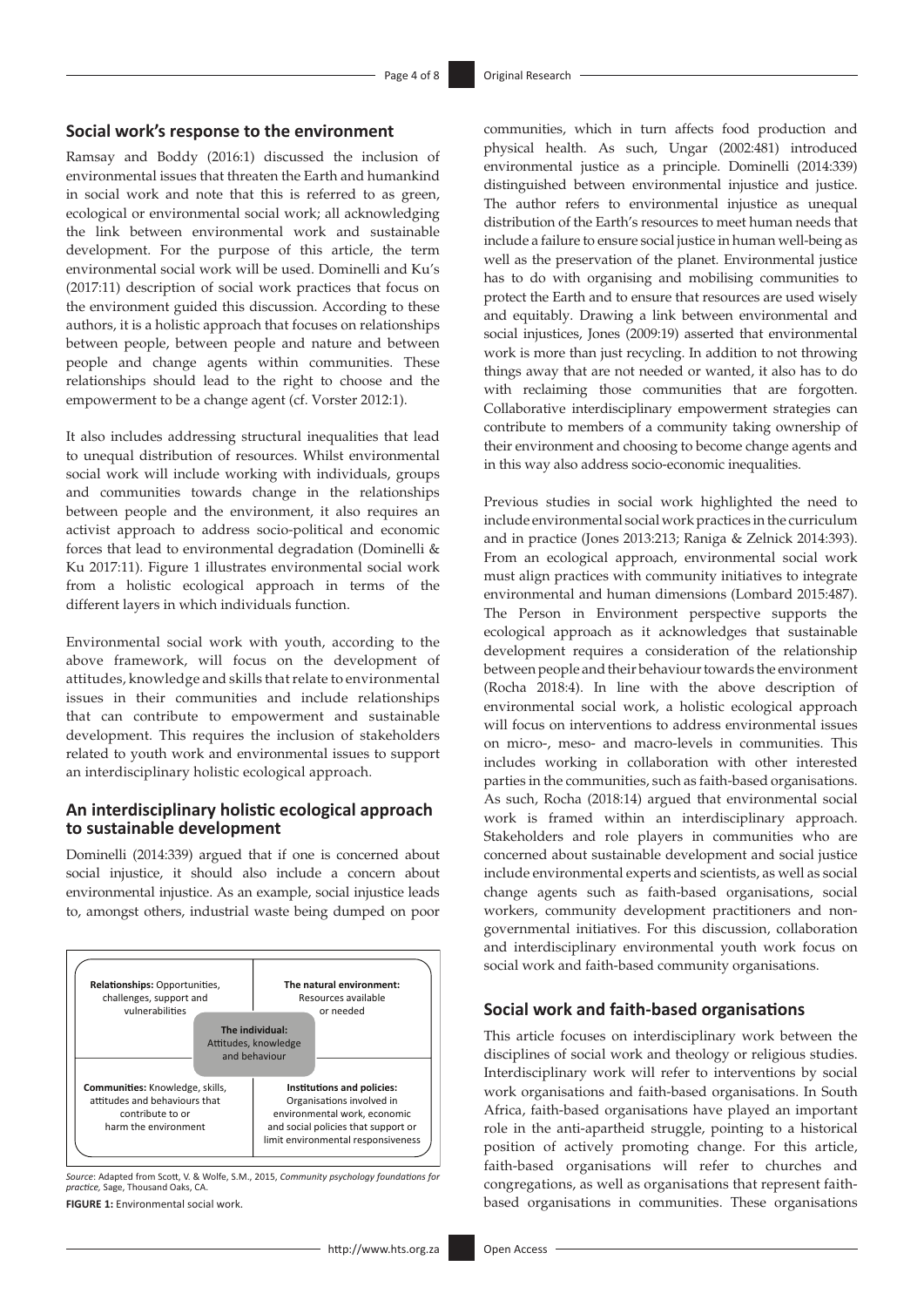may include faith-based representative organisations, charitable or development organisations, socio-political and missionary organisations (Bowers du Toi 2017:2). Horwitz (2019:1), however, asserts that the role of faith-based organisations as change agents in present times has become less noticeable. This author argues that the potential of interventions by faith-based organisations in collaboration with other change agents in communities, including social workers, can play an important role to empower communities to create and sustain change. Similarly, Van der Westhuizen and Swart (2015:744) reported a link between services by faith-based organisations and sustainable development that address poverty, unemployment and social injustices and noted that faith-based organisations often collaborate with social workers in secular non-governmental organisations.

Collaborative environmental work between social workers and faith-based organisations to address social and environmental injustice provides opportunities for new insights, knowledge and skills to find creative solutions that are in line with the needs of the specific community, whilst resources are shared to increase capacity (Dominelli 2012:106; Horwitz 2019:5; Rambaree 2013:265). In addition, collaborative work does not only include other disciplines but also cultural and spiritual leaders, activists and community members (Horwitz 2019:1; Lysack 2012:263).

Initiatives by social workers and faith-based organisations share certain focus areas. Social work is concerned with, amongst others, social change and development, collective responsibility and the empowerment of people (International Federation of Social Workers 2014). Faith-based organisations aim to support and care for vulnerable and marginalised individuals and groups, alleviate suffering, empower them with knowledge and skills to contribute to their own wellbeing and enable them to care for others (Beukes & Van der Westhuizen 2018:2). Interdisciplinary environmental work with youth will therefore focus on addressing their vulnerabilities through knowledge and skill development that will empower them to not only reach their own potential and address their own needs but also to contribute to society and their environment.

Making use of the ecological framework for environmental social work, this article concludes with a proposed framework for interdisciplinary work with faith-based organisations to support environmental justice and youth empowerment to contribute to sustainable development.

# **A proposed framework for a holistic interdisciplinary approach towards environmental justice and youth empowerment**

In the 21st century, the environmental crisis has become a major concern regarding how this will impact future generations. Dominelli (2014:338) argued that, whilst many natural disasters stem from human practices and

industrialisation processes, society has taken nature for granted. In line with this viewpoint, Rocha (2018:2) asserted that environmental and social problems are interrelated and that we need to acknowledge how environmental issues are caused by industrialisation and lifestyles, whilst the vulnerable communities who do not share in the advantages often pay the highest price. To address this, changes in the way we interact with nature are needed. From an interdisciplinary approach, it is argued that collaborative work can address attitudes, knowledge and skills in the way vulnerable and marginalised groups interact with their environments whilst also empowering these groups to address their own needs, reach their potential and contribute to sustainable development practices. In support of this argument and focusing on youth to be included in environmental social work, Ramsay and Boddy (2016:10) asserted that raising awareness alone will not be enough to create sustainable change. Rather, it is important to develop skills to encourage the reduction of environmental footprints whilst empowering them to care for themselves through environmental work (Dominelli 2012:211).

The role of *social workers* to build resilience amongst community members, including youth, to ensure sustainable change and development is described by Dominelli and Ku (2017:16) in terms of empowerment initiatives. This may be focused on awareness-raising and encouraging conversations to identify those practices in a society that harms the environment, lobbying for structural and economic changes that include the introduction of technologies and the sharing of resources and mobilising communities to define and practice green living (Dominelli & Ku 2017:16).

The role of *faith-based organisations* is described by Horwitz (2019:2–5) who advise six key components to guide transformative and sustainable interventions, namely: (1) creating spaces and conversations for personal transformation of individuals, (2) choosing a specific area to contribute to, (3) building on strengths and working around weaknesses, (4) encouraging Ubuntu practices of understanding and caring for each other, (5) collaborating with others to share resources and (6) bridging divides to ensure equality and equity.

#### **Interdisciplinary environmental work**

To explore what interdisciplinary environmental work would mean in practice, as well as the knowledge and skills needed, it must be noted that little has been written about this topic (Ramsay & Boddy 2016:1). Ramsay and Boddy (2016:6–10) identified attributes through a content analysis of current descriptions of environmental work and describes this in three main themes that were used to direct the proposed framework for environmental social work in collaboration with faithbased organisations presented in the following section.

#### **Openness to different values and ways of being or doing**

Informed by relevant theories and values of social justice and equality, a shift is needed in practice to incorporate the natural environment. Practices must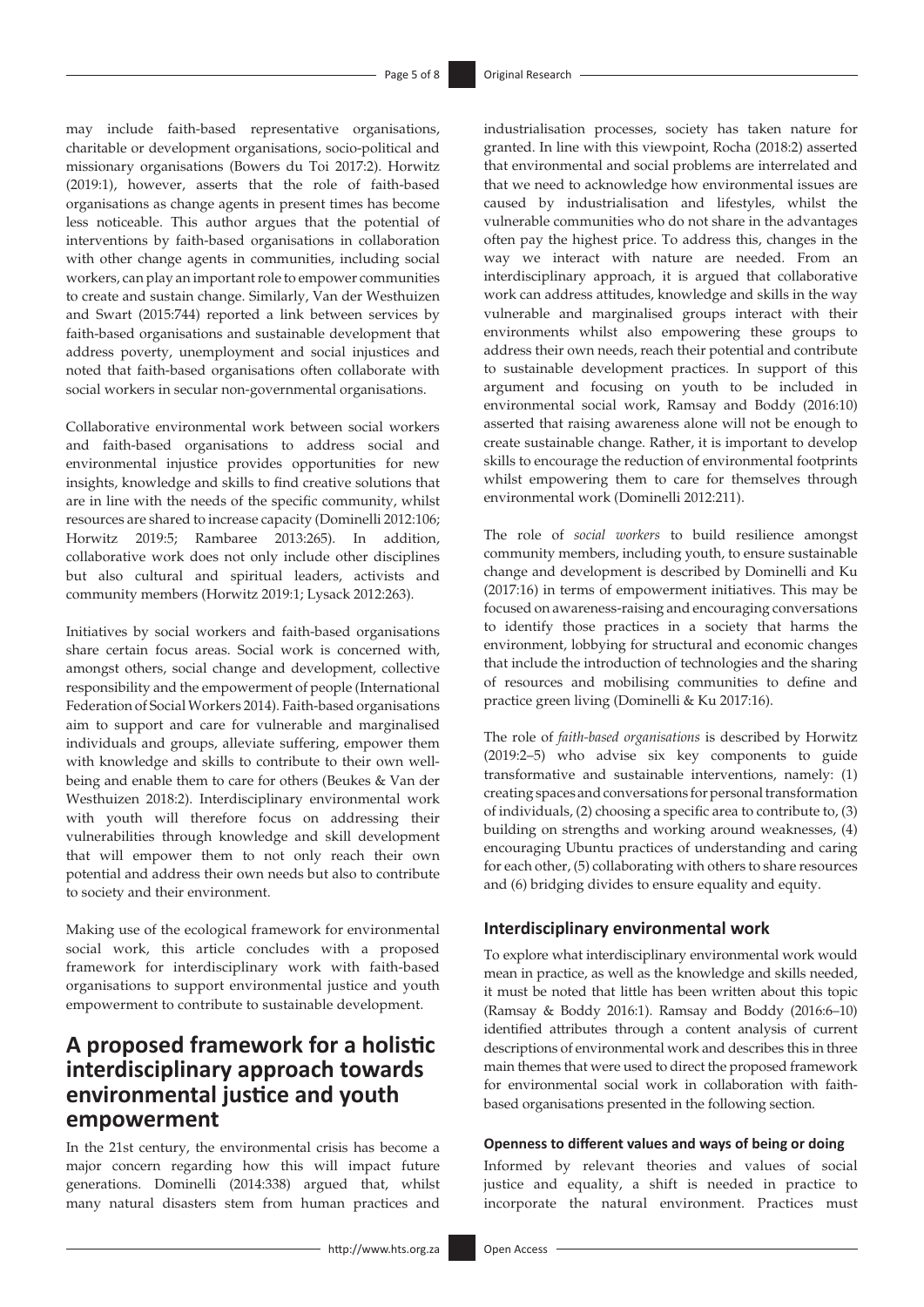acknowledge and include spirituality and indigenous cultures to follow a bottom-up approach to sustainable development. As such, environmental social work should be included in curricula and not be seen as an add-on.

Within the proposed framework, it is recommended that the social work curriculum includes theories, perspectives and approaches related to environmental work to support youth empowerment. In addition, a focus on collaborative work should empower students to identify key role players in the community, as well as to build collaborative partnerships. In this way, students are equipped with an understanding, knowledge and skills to collaborate interprofessionally and with communities to contribute to environmental work that supports empowerment initiatives as part of social justice and sustainable development as part of environmental justice. Interprofessional work supports the inclusion of a variety of role players to contribute to the development of sustainable development initiatives whilst also empowering marginalised and vulnerable youth. This will include the following key functional elements to be included in the social work curriculum: (1) identifying existing knowledge, skills and practice examples; (2) further developing a knowledge base that can contribute to research-based and a bottom-up approach to environmental social work; (3) raising awareness amongst social work students of the need to engage with individuals, groups and communities regarding their relationship with nature as a crucial component of sustainable development and (4) identifying skills needed to empower youth through environmental initiatives to be included in learning and teaching practices.

#### **Adopt a renewed change orientation**

Social workers, in their efforts to contribute to social justice, should critique oppression and domination, including those structures that do harm to the environment without considering the people who will be affected by it. In this way, social workers are obligated to create awareness in communities so that society can voice their concerns and become active partners in protecting the planet so as to contribute to sustainable development.

Environmental issues that pose a threat for communities and society should be explored to not only raise awareness within these communities but also to encourage actions to advocate against damaging practices and for positive and sustainable change and development. Functional elements include (1) developing environmental networks to include all relevant stakeholders; (2) including vulnerable and marginalised youth, exploring threats to sustainable development; (3) exploring opportunities where youth can become active participants in environmental change and (4) raising awareness and campaigning for change in relationships between people and their environment.

#### **Work across boundaries and in multiple spaces**

From an ecological perspective, social workers work with individuals, families and communities, include stakeholders

in interventions. This requires the ability to collaborate with other disciplines to strengthen the agenda to support sustainable development through the inclusion of environmental interventions.

As part of both an openness to adapt the way we think and do, as well as a change orientation, collaboration should contribute to a shared knowledge base, skills and resources. Collaboration, from a social justice stance, should include youth as key stakeholders in actions towards environmental justice. Functional elements include the following (1) including youth as active participants in the development of environmental initiatives within their communities, nationally and globally; (2) sharing of existing knowledge, skills and practice examples; (3) developing a shared knowledge base; (4) sharing existing resources and (5) identifying skills needed to empower youth through environmental initiatives, which can also provide them with employment opportunities.

The above attributes were used to explore the key aspects to be included in a framework for environmental justice and youth empowerment.

### **Environmental justice through youth empowerment**

Janmaimool and Chudech (2020:4–6) identified key aspects to address to empower youth to actively become part of environmental work, which can frame how youth are empowered through their inclusion in environmental initiatives. These aspects may be included in an interdisciplinary approach by environmental social workers and faith-based organisations as discussed in the following subsections.

#### **Environmental responsibility**

Environmental justice takes place when youth are empowered through a sense of personal obligation towards the environment and responsibility to take action to contribute to sustainable development. This requires engagement with youth to identify those environmental concerns in their communities where they can contribute to change not only their own but also the community and authorities' orientation that will support sustainable development.

#### **Environmental attitude**

Beliefs, affects and behavioural intentions regarding responses to the environment include the relationship between humanity and the natural environment, environmental values about the significance of natural resources and environmental sensitivity to recognise the seriousness of environmental problems and how humans can contribute to the damage as well as to the preservation of the Earth. Through a change in attitude, youth can become activists to encourage political and economic accountability. It should, however, not only focus on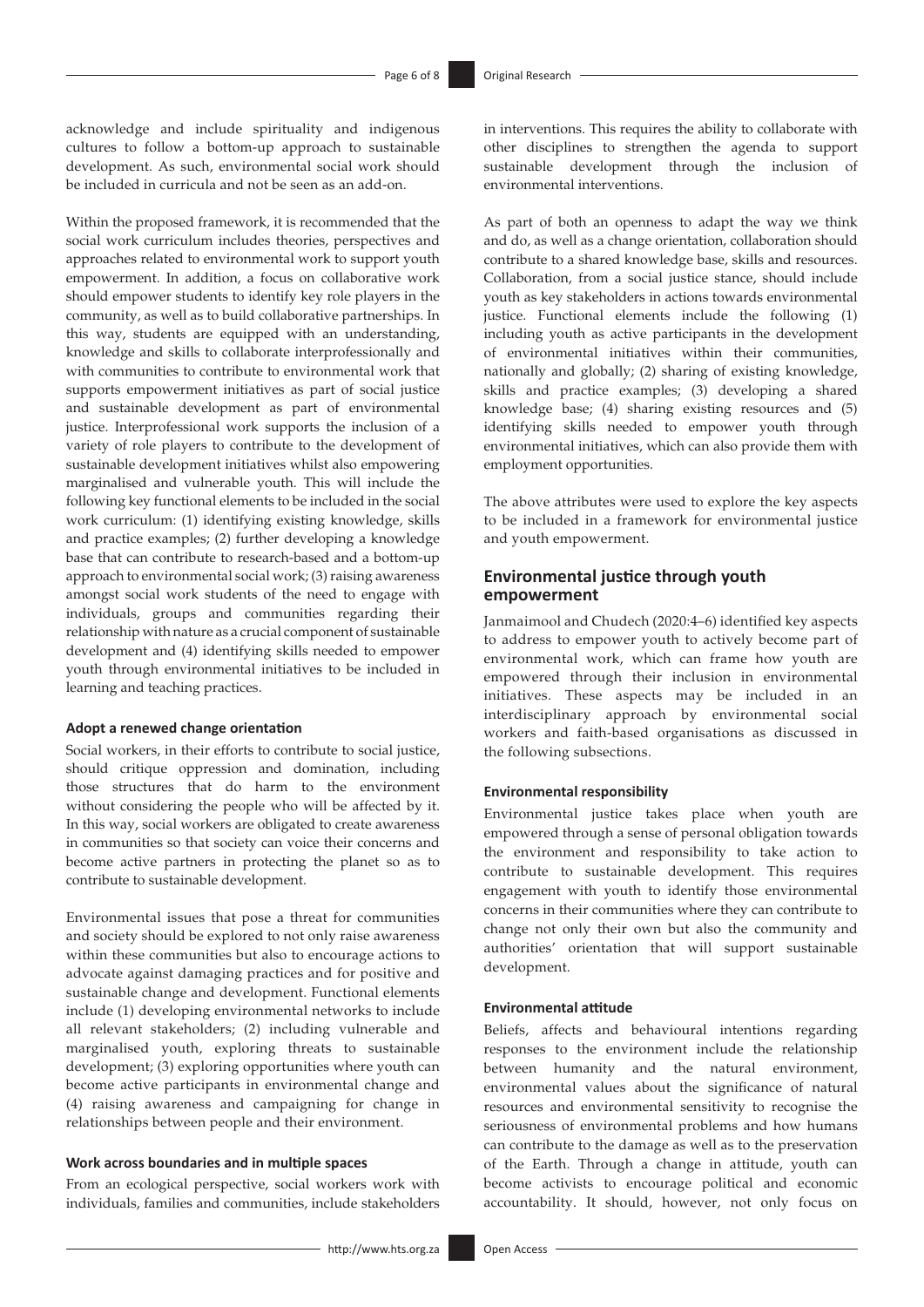expecting power structures' responses to environmental issues. Environmental attitudes should lead to a change of behaviour towards the environment and to responsiveness to those aspects that threaten natural resources.

#### **Environmental knowledge**

Subjective knowledge has to do with perceptions and understanding of the role and function of nature in terms of sustainability. Objective knowledge refers to knowledge about what damages the environment and what can be done to avoid or address the damage. Working with youth, it is important to create spaces where objective knowledge can be explored and compared to subjective knowledge. This is aimed at supporting youth to identify their concerns and options for them to respond to environmental concerns.

#### **Environmental concern**

The development of a concern about environmental problems and dangers to the Earth's ecosystems and to the sustainability of nature should motivate a person to become active towards sustainable development initiatives. It has to do with the development of consciousness towards environmental and ecological problems that lead to environmental problemsolving actions. Environmental knowledge should inform environmental attitudes and responsibility with the outcome of a concern that informs solution-focused initiatives. Youth should take ownership for environmental problem solving to contribute to their own and future generations' well-being.

### **Conclusion**

The above discussion supports a framework where different disciplines can follow a holistic approach to empower youth and contribute to sustainable development. The common ground that informs the collaboration between the environmental social work and faith-based organisation studies is that of an *eco-focused approach* to sustainable development. This eco-focused approach is informed by subjective and objective knowledge and an attitude of mutual concern and responsibility that leads to collaborative problem solving. The interdisciplinary collaboration is aimed at finding solutions for ecological issues that threaten the wellbeing of a community or society and therefore supports a change orientation to the way we engage with nature. The interdisciplinary team is open to change thoughts and actions and to support the development of skills needed for environmental issues to be addressed successfully. The aims of the collaborative initiatives may include the encouragement and empowerment of (1) a society that responds to environmental issues and advocates for environmental-friendly practices (2) local, national and global initiatives to address harm to the environment; (3) preservation of natural resources in communities; (4) changes in the relationship between humans and the environment; (5) youth empowerment through active participation in social and environmental justice initiatives and (6) youth having access to opportunities in a green economy.

In the above proposed framework, an ecocentric focus will ensure that environmental initiatives will aim to create spaces where youth can become active role players in environmental and social justice practices. Interdisciplinary work between social work and faithbased service providers will lead to collaborations where knowledge, skills and resources will be shared to empower youth with objective and subjective environmental knowledge and environmental attitudes, concerns and responsibilities that will support them to become change agents who contribute to sustainable development. Through including them in problem-solving and solutionfocused discussions, it is envisaged that they will lead environmental initiatives with an openness to change of thoughts and actions to transform how the next generation will engage with nature and natural resources. The role of both social work and faith-based organisations will be to provide youth with opportunities to develop skills needed for environmental initiatives.

This article looked at how social work can respond to environmental concerns, as directed by the Global Agenda (2012). However, through a holistic interdisciplinary approach, this proposed framework aims to support interdisciplinary actions that will empower youth to lead environmentally and socially justice initiatives and to advocate for political and economic change and accountability that will change how humanity relates to natural resources. The emphasis on empowering youth to become active role players can contribute to global sustainable development initiatives as their empowerment will inform future social and environmental practices.

# **Acknowledgements Competing interests**

The author declares that she has no financial or personal relationships that may have inappropriately influenced her in writing this article.

### **Author's contributions**

M.v.d.W. is the sole author of this article.

### **Ethical considerations**

This article followed all ethical standards for research without direct contact with human or animal subjects.

#### **Funding information**

This research received no specific grant from any funding agency in the public, commercial or not-for-profit sectors.

#### **Data availability**

Data sharing is not applicable to this article as no new data were created or analysed in this study.